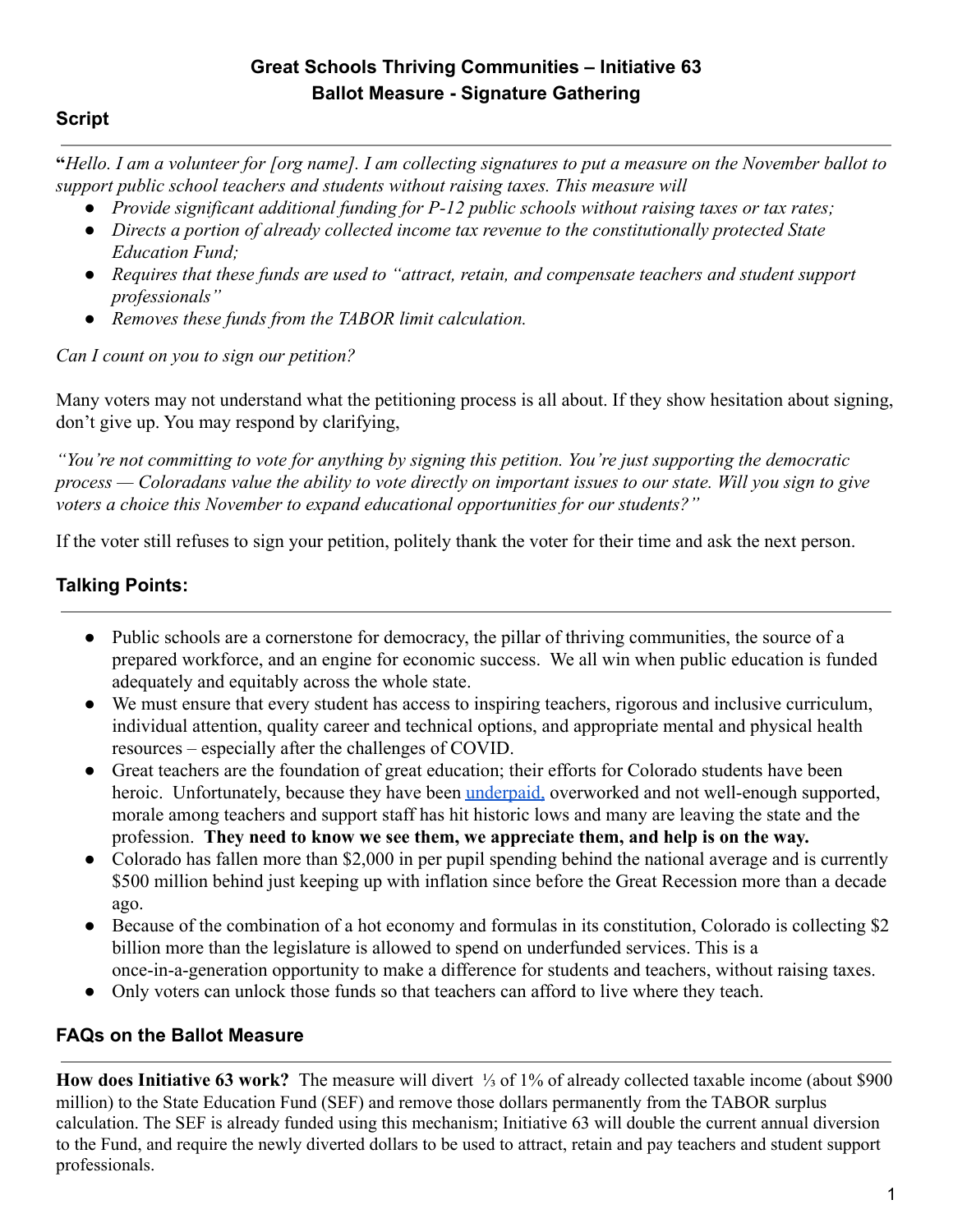**Will this affect the \$400 TABOR "surplus" rebate proposed by the governor for this August (or vice versa)?** No. That rebate is for the Fiscal Year ending on June 30, 2022. Initiative 63 would not go into effect until January 1, 2023. Putting this on the ballot gives voters an opportunity to allow some future "TABOR surplus" dollars to be used to address Colorado's teacher shortage.

**Is this a constitutional or statutory change?** Statutory. It only needs 50%+1 vote to pass. We will need about 125,000 valid signatures – from anywhere in the state – to qualify for the ballot.

## **Checklist for Gathering Signatures & Returning your Completed Petition:**

- **1. Review & Sign the Required Volunteer Petition Circulator Training Form:** If you have not already returned the Training Form (pg. 4-5), please ensure that you read, sign and complete all of the information on the Training Form (pg. 5-6). Return the completed form by scanning/taking a photo and emailing it to [info@greateducation.org.](mailto:info@greateducation.org)
- **2. Review the above Do's & Don'ts (pg. 4) prior to heading out to gather signatures.**
- **3. Gather Signatures:** Please review the script (pg. 1), talking points (pg. 1) and the FAQs (pg. 2) about the ballot measure on the other side of this page.
- **4. After you are finished gathering signatures, you must complete & sign the Circulator Affidavit (the last page of the petition) in front of a notary public.** Please ensure all information provided is legible. A notary can often be found at your local bank branch or public library. *This must be completed for your signatures to be accepted.* Use the guidance below (pg. 3) to check your affidavit page.
- **5. Return the completed, notarized Petition Packet.** Ensure no additional documents are stapled or affixed to the Petition and that all pages are in order as provided. You can return your packet as soon as it is completed and notarized, *but we will ask that all initial packets are returned by May 25th, 2022.*

### **Checking the Affidavit Page for Petitions**

It is **URGENT** that you check for the following things on the Notary Affidavit page or NONE of the signatures will be counted!

- ❏ Notary stamp is complete and in the box (if the stamp is only partial, it will not count)
- ❏ Date provided by the Circulator and by the Notary match
- ❏ If ANYTHING is crossed out with a line, there MUST BE initials next to the crossed out information
- ❏ Circulator's name and notary name are provided in the correct areas of the affidavit
- ❏ All areas for the circulator's address are filled in and complete

### **If there are mistakes on the Affidavit Page, please call or text us at (303) 722-5901 for support.**

**RETURN TO: Great Schools, Thriving Communities 1355 S. Colorado Blvd Building C, Suite 500 Denver, CO 80222**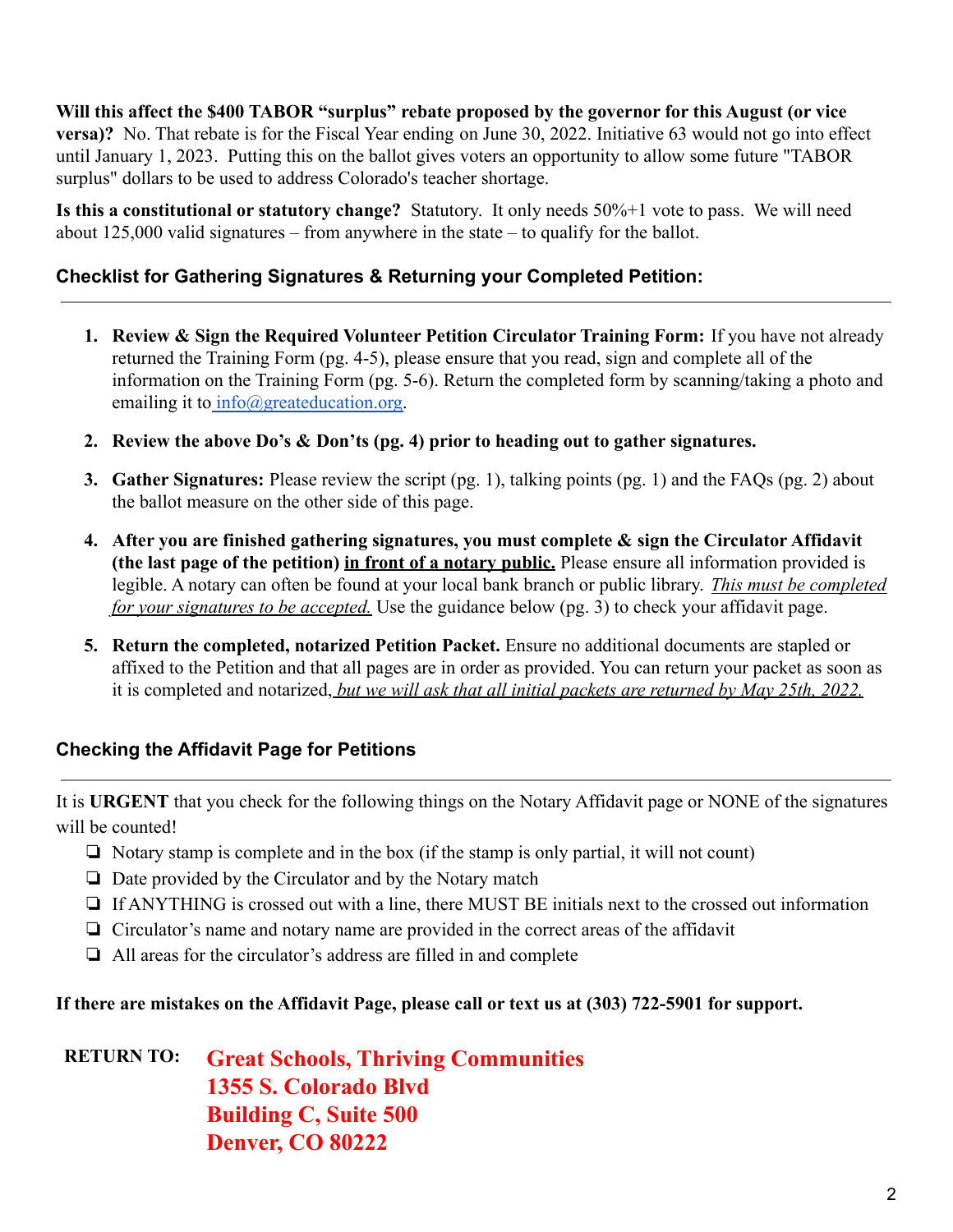# **DO…**

- **Read the warning** that appears at the top of each page of the petition.
- **Print clearly** in BLACK or BLUE ink.
- **Print your name as it appears on your voter registration** - you must be registered to vote to sign the petition
- **● Use the residence address where you are registered to vote.**
- **Complete all portions of the signature line** with the required information.
- **Fix minor mistakes** by crossing out the mistake and initialing
- **Fix major mistakes** by crossing out the entire line and starting over.

# **DO NOT…**

- **● Sign for another person.**
- **● Sign the petition for this measure more than once.**
- **● Use ditto marks (" ")** to provide information on a signature line.
- **● Provide a post office box** for your residence address.

### **Do's & Don'ts for Petition Circulators:**

# **DO…**

- **Watch each person personally sign** and complete the petition
- **● Make sure each signer completes every field --** even one missing piece of information will disqualify the signature
- **● Wear your Volunteer Circulator Badge** at all times when gathering signatures
- **● Have your petition packet notarized before returning to the campaign**

# **DO NOT…**

- **● Make any marks or tallies on the petition**
- **● Pay anyone or make any trade** for signing a petition
- **● Disassemble or modify the petition** in any way (tear pages, remove staples, affix stickers, etc.)
- **● Sign your own petition packet** if you are gathering signatures, you may NOT sign your own petition packet.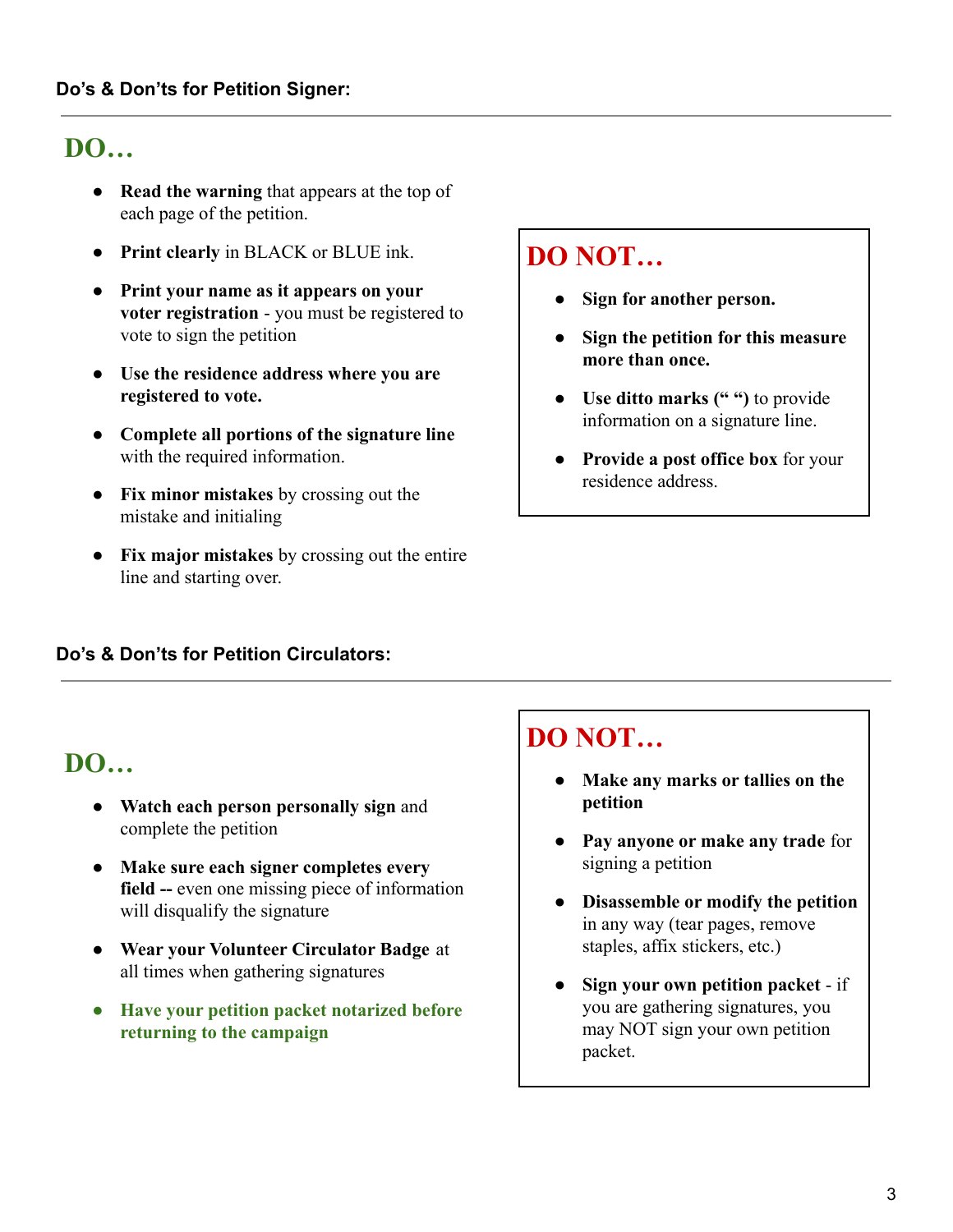# **VOLUNTEER PETITIONER REQUIREMENTS**

#### **In order to circulate an initiative or referendum petition you must be a citizen of the United States, and at least eighteen (18) years old at the time the petition is circulated, and:**

#### **I. Initiative circulators shall:**

- A. wear a badge indicating VOLUNTEER CIRCULATOR at all times;
- B. personally circulate all petitions to witness and obtain signatures of Colorado registered electors;
- C. ensure that registered voters place all information on their signature line and sign legibly;
- D. ensure that registered voters read the warning at the top of each page;
- E. ensure that registered voters print clearly in black or blue ink ONLY;
- F. ensure that registered voters complete all portions of the signature line;
- G. have circulator affidavits notarized in person by a person authorized to give an oath;
- H. read and understand the laws relating to petitioning before circulating petitions;
- I. be available for a protest hearing and pre-trial discovery on petition signatures.

#### **II. Initiative circulators shall NOT:**

- A. make any marks or tallies on the petition;
- B. use a false address or a false name in completing their affidavits (temporary or permanent residential address);
- C. use a third party to obtain signatures for them;
- D. pay any person, currently or in the future, directly or indirectly, for signing the petition;
- E. disassemble any petition sections for any purpose;
- F. permit anyone to sign for their spouse or another person or to sign the same petition twice;
- G. personally assist anyone in affixing any information to a petition;
- H. sign a circulator affidavit unless each statement in the affidavit is true and all information provided is correct, including that every signature thereon was affixed in his/her presence and that s/he is the person who obtained all such signatures on a petition section;
- I. act as circulator and notary to the same petition section;
- J. allow a notary to sign and notarize the same petition section;
- K. circulate a petition, displaying the name or motto of any organization, that would make signers believe that the measure has been endorsed, approved, or submitted by any organization, association, political party.

### **III. Initiative Circulators may:**

- A. be the subject of an administrative complaint, filed with the Secretary of State, who may refer the matter to the Attorney General for prosecution;
- B. have their petitions invalidated if the Secretary finds they violated the initiative laws or made false or misleading statements relating to a petition section.

### **IV. No person is authorized to, and is subject to criminal penalties if they do:**

- A. suppress, deface, destroy, or otherwise interfere with the submission of petitions;
- B. knowingly complete a signature line with false information, including name of another person;
- C. knowingly, as a non-registered elector, sign a petition;
- D. knowingly sign a petition in support of a ballot issue more than once;
- E. provide any part of a signature line's required information;
- F. Forge a signer's signature